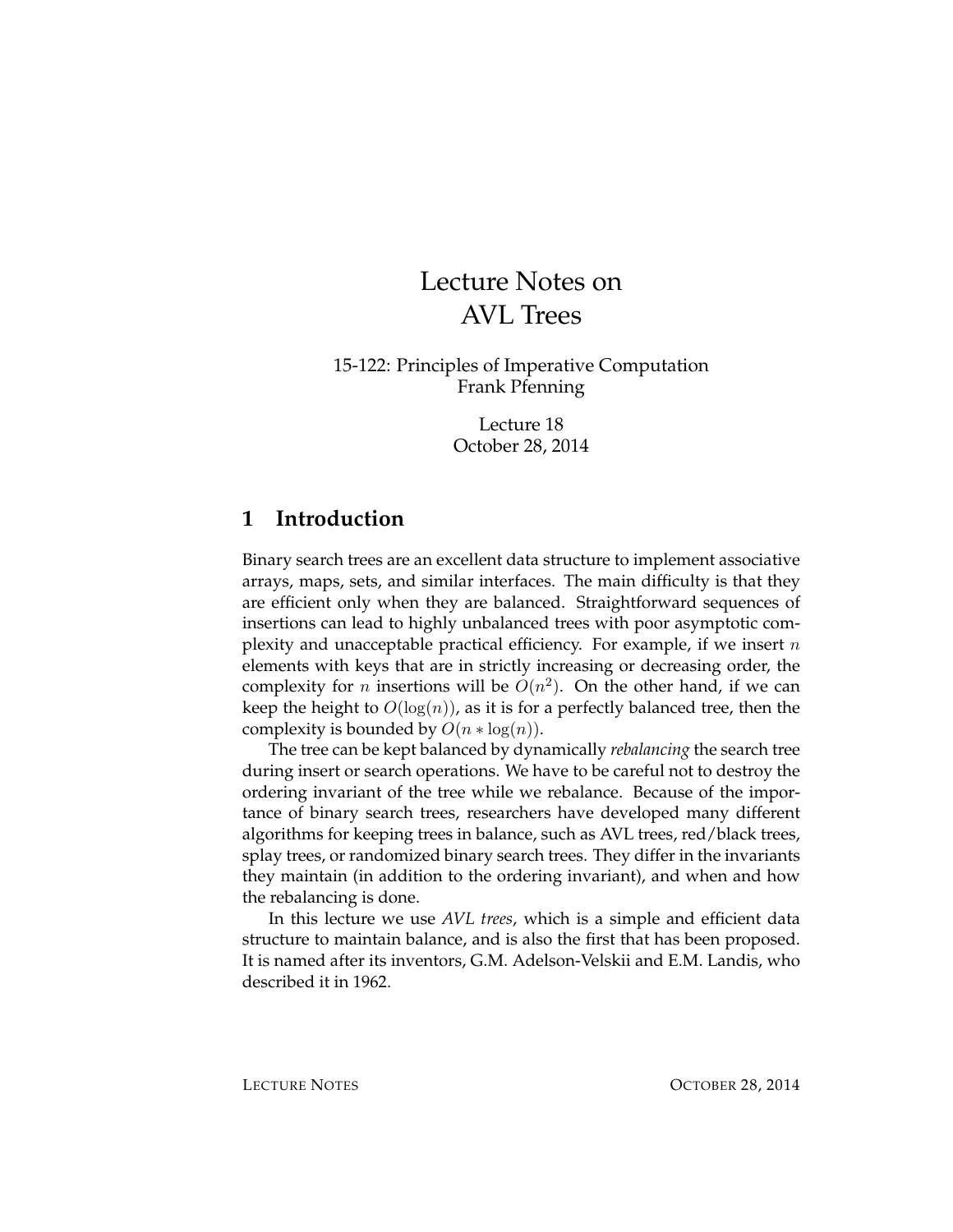### **2 The Height Invariant**

Recall the *ordering invariant* for binary search trees.

**Ordering Invariant.** At any node with key k in a binary search tree, all keys of the elements in the left subtree are strictly less than  $k$ , while all keys of the elements in the right subtree are strictly greater than  $k$ .

To describe AVL trees we need the concept of *tree height*, which we define as the maximal length of a path from the root to a leaf. So the empty tree has height 0, the tree with one node has height 1, a balanced tree with three nodes has height 2. If we add one more node to this last tree is will have height 3. Alternatively, we can define it recursively by saying that the empty tree has height 0, and the height of any node is one greater than the maximal height of its two children. AVL trees maintain a *height invariant* (also sometimes called a *balance invariant*).

**Height Invariant.** At any node in the tree, the heights of the left and right subtrees differs by at most 1.

As an example, consider the following binary search tree of height 3.



height =  $3$ height inv. satisfied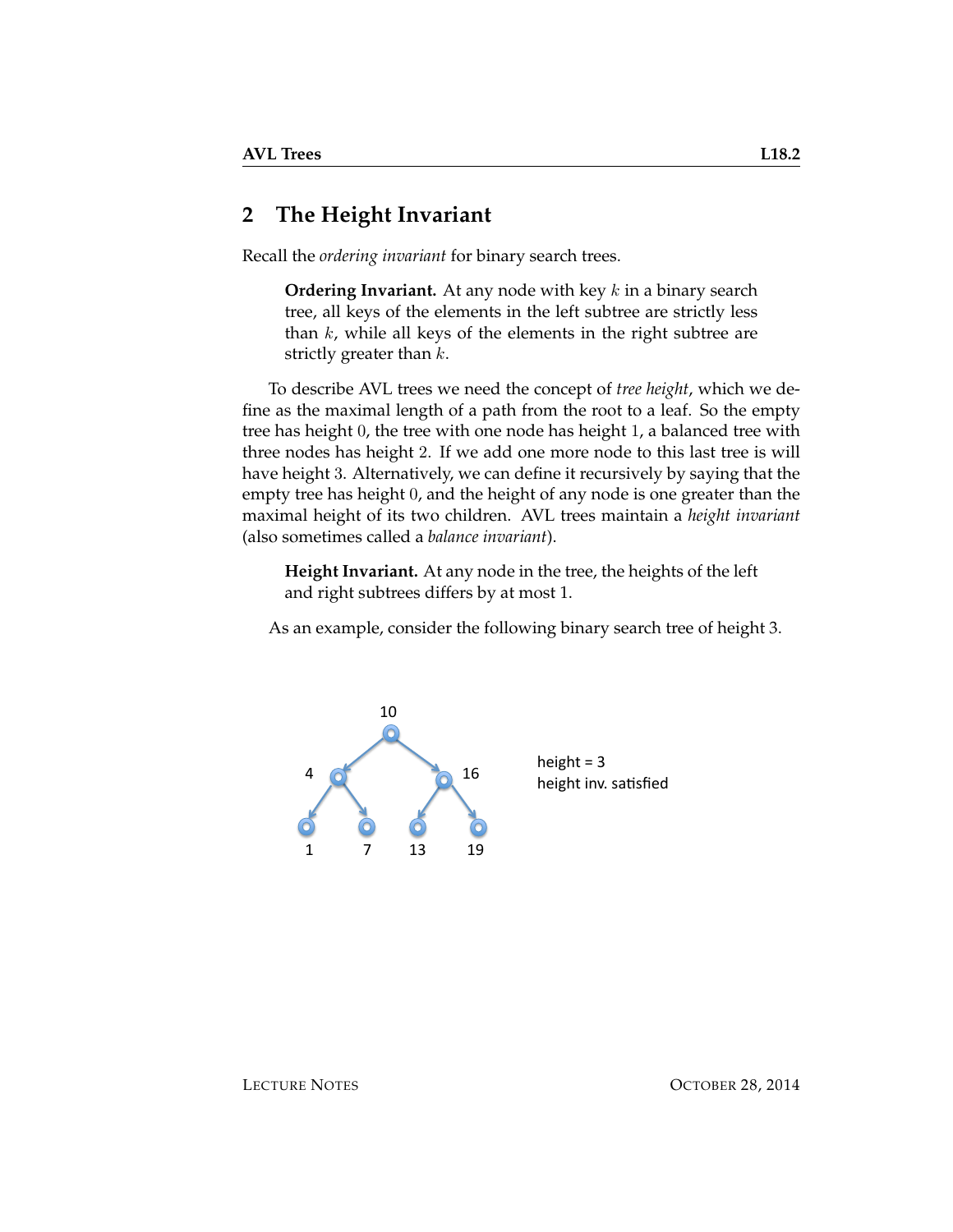If we insert a new element with a key of 14, the insertion algorithm for binary search trees without rebalancing will put it to the right of 13.



Now the tree has height 4, and one path is longer than the others. However, it is easy to check that at each node, the height of the left and right subtrees still differ only by one. For example, at the node with key 16, the left subtree has height 2 and the right subtree has height 1, which still obeys our height invariant.

Now consider another insertion, this time of an element with key 15. This is inserted to the right of the node with key 14.

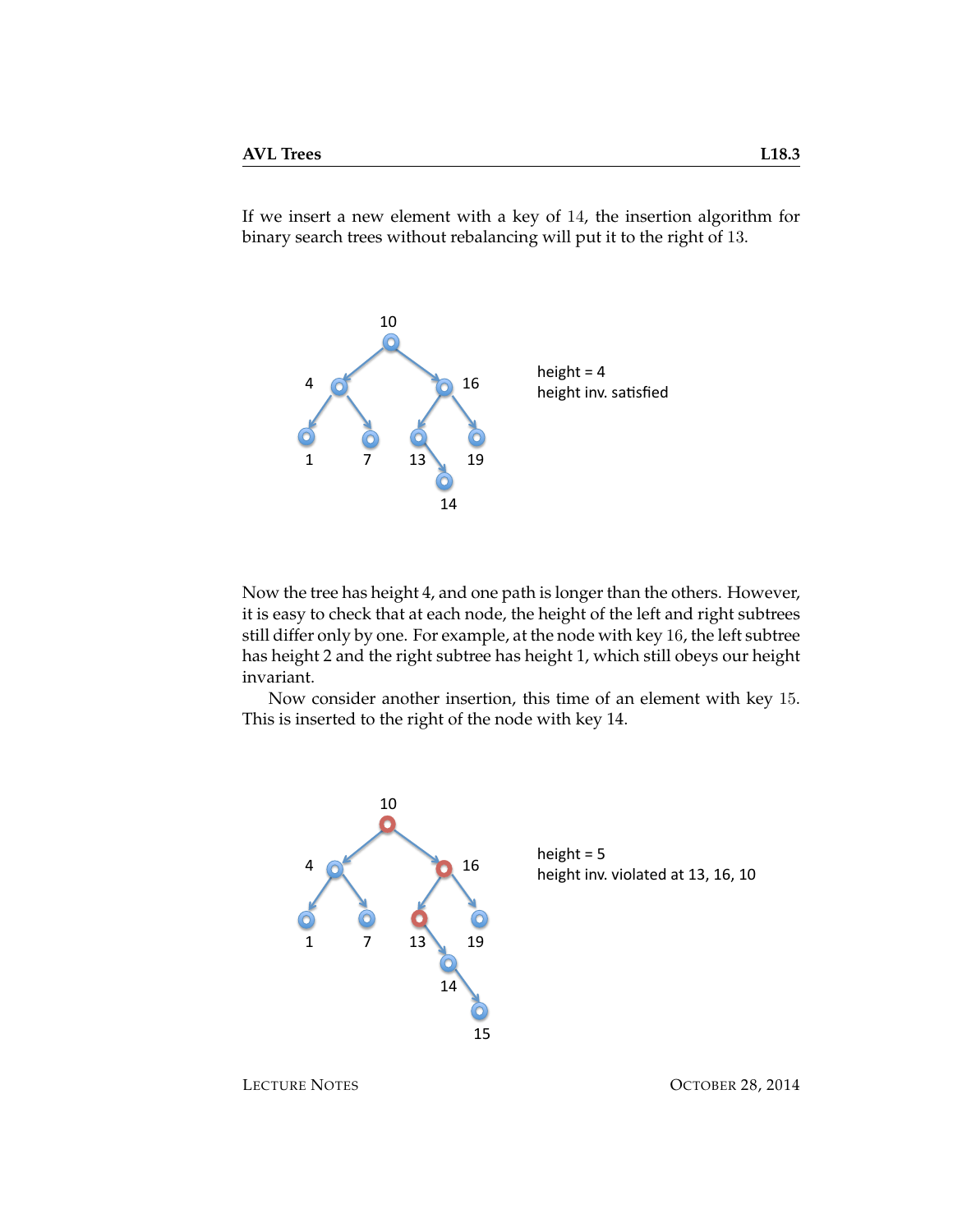All is well at the node labeled 14: the left subtree has height 0 while the right subtree has height 1. However, at the node labeled 13, the left subtree has height 0, while the right subtree has height 2, violating our invariant. Moreover, at the node with key 16, the left subtree has height 3 while the right subtree has height 1, also a difference of 2 and therefore an invariant violation.

We therefore have to take steps to rebalance the tree. We can see without too much trouble that we can restore the height invariant if we move the node labeled 14 up and push node 13 down and to the right, resulting in the following tree.



The question is how to do this in general. In order to understand this we need a fundamental operation called a *rotation*, which comes in two forms, *left rotation* and *right rotation*.

## **3 Left and Right Rotations**

Below, we show the situation before a left rotation. We have generically denoted the crucial key values in question with  $x$  and  $y$ . Also, we have summarized whole subtrees with the intervals bounding their key values. At the root of the subtree we can have intervals that are unbounded on the left or right. We denote these with pseudo-bounds  $-\infty$  on the left and  $+\infty$ on the right. We then write  $\alpha$  for a left endpoint which could either be an integer or  $-\infty$  and  $ω$  for a right endpoint which could be either an integer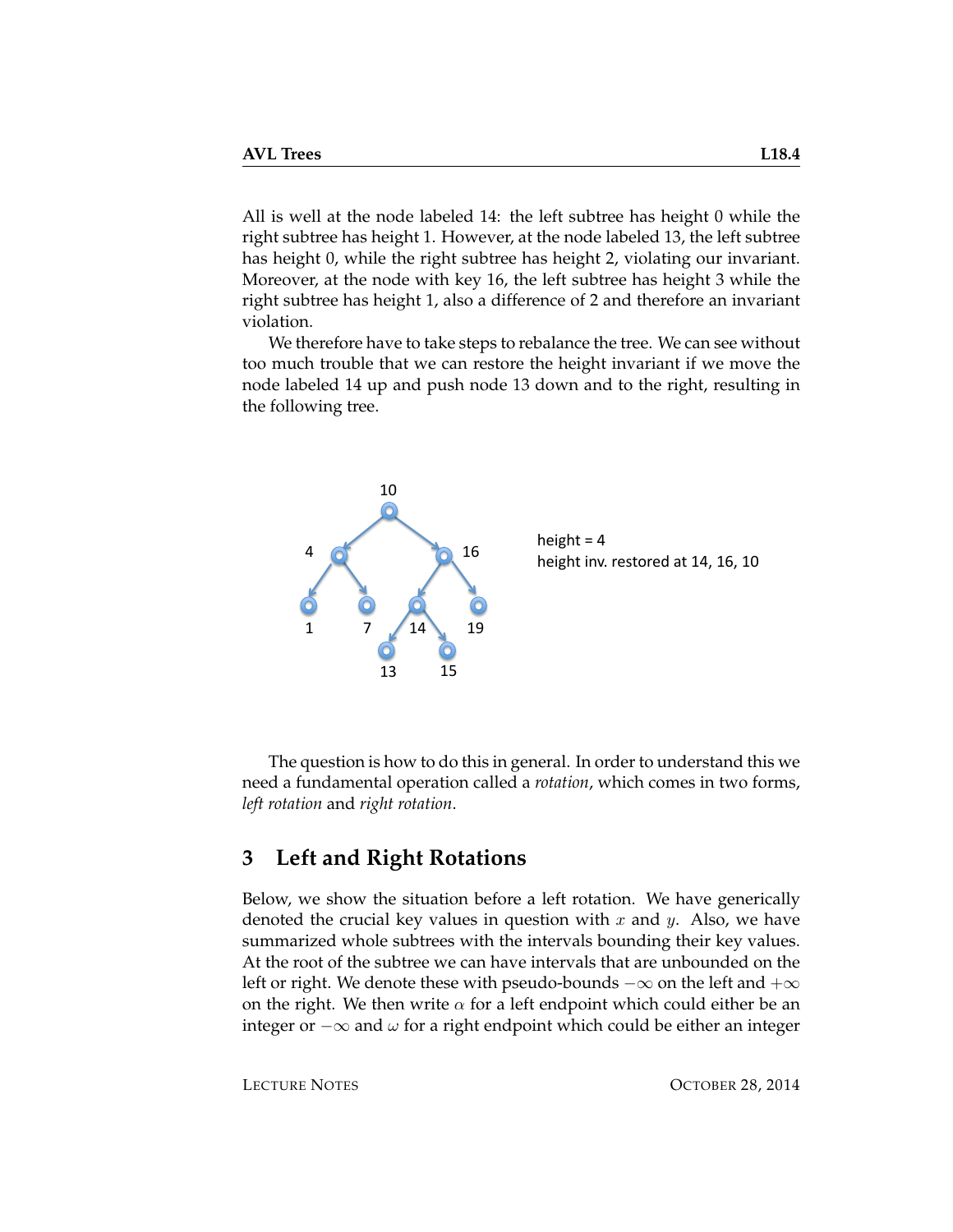of  $+\infty$ . The tree on the right is after the left rotation.



From the intervals we can see that the ordering invariants are preserved, as are the contents of the tree. We can also see that it shifts some nodes from the right subtree to the left subtree. We would invoke this operation if the invariants told us that we have to rebalance from right to left.

We implement this with some straightforward code. First, recall the type of trees from last lecture. We do not repeat the function is\_ordtree that checks if a tree is ordered.

```
struct tree_node {
  elem data;
  struct tree_node* left;
  struct tree_node* right;
};
typedef struct tree_node tree;
bool is_ordtree(tree *T);
```
The main point to keep in mind is to use (or save) a component of the input before writing to it. We apply this idea systematically, writing to a location immediately after using it on the previous line. We repeat the type specification of tree from last lecture.

```
tree* rotate_left(tree* T)
//@requires T != NULL && T->right != NULL;
{
 tree* R = T->right;
 T->right = T->right->left;
 R->left = T;return R;
}}
```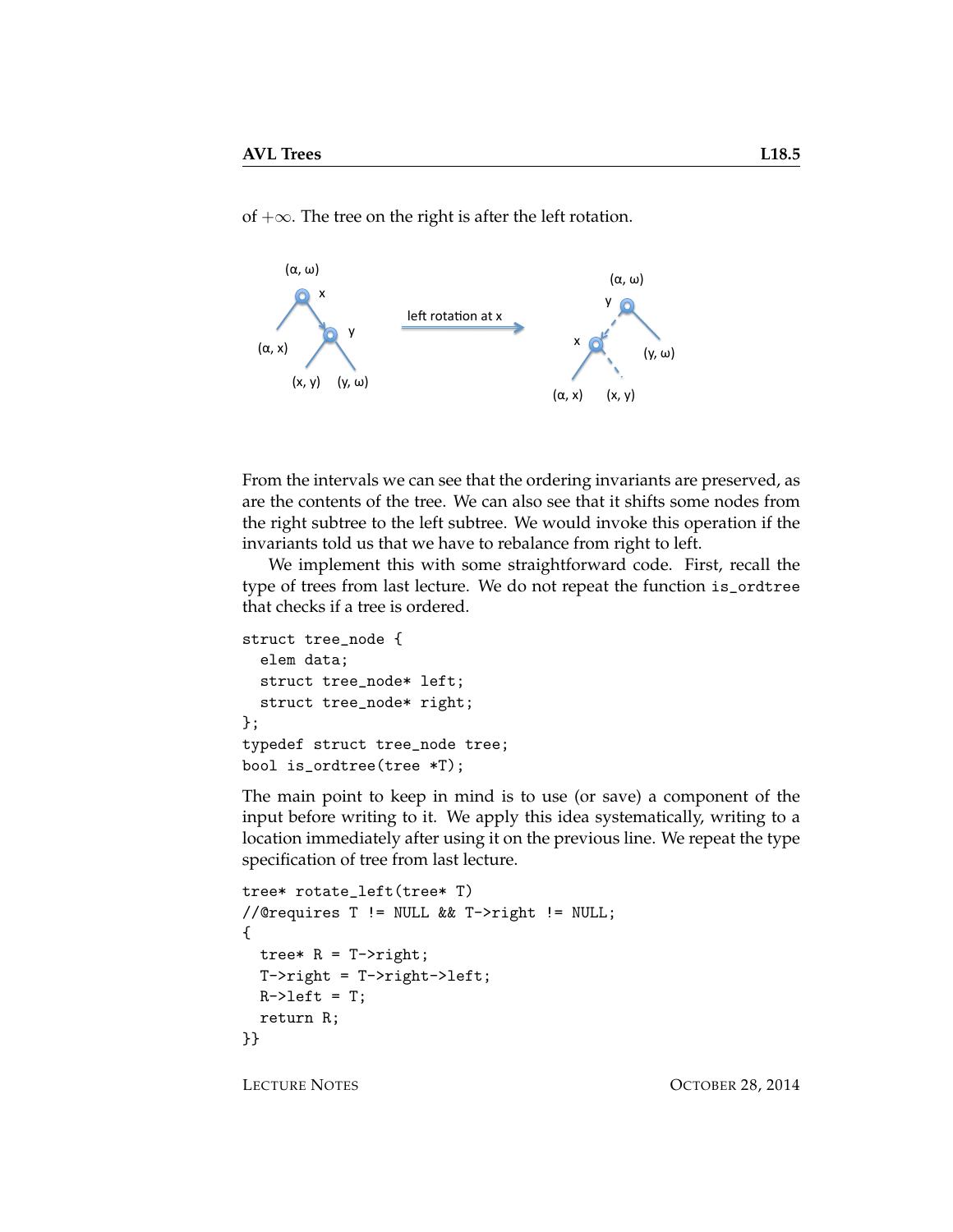These rotations work generically. When we apply them to AVL trees specifically later in this lecture, we will also have to recalculate the heights of the two nodes involved. This involves only looking up the height of their children.

The right rotation is exactly the inverse. First in pictures:



```
Then in code:
```

```
tree* rotate_right(tree* T)
//@requires T != NULL && T->left != NULL;
{
 tree* temp = T-\lambdaleft;
 T->left = T->left->right;
  temp->right = T;
  return temp;
}
```
## **4 Searching for a Key**

Searching for a key in an AVL tree is identical to searching for it in a plain binary search tree. We only need the ordering invariant to find the element; the height invariant is only relevant for inserting an element.

## <span id="page-5-0"></span>**5 Inserting an Element**

The basic recursive structure of inserting an element is the same as for searching for an element. We compare the element's key with the keys associated with the nodes of the trees, inserting recursively into the left or right subtree. When we find an element with the exact key we overwrite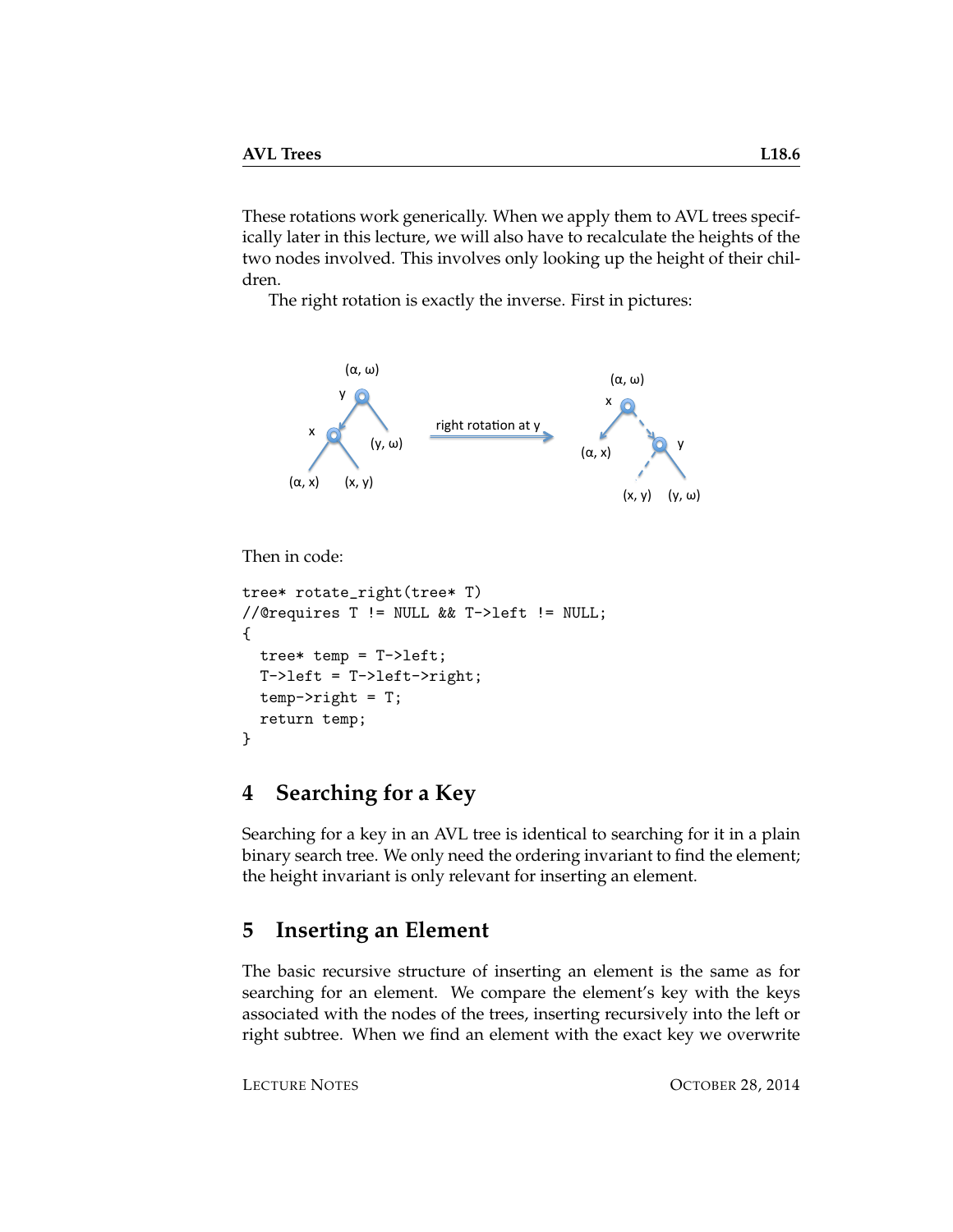the element in that node. If we encounter a null tree, we construct a new tree with the element to be inserted and no children and then return it. As we return the new subtrees (with the inserted element) towards the root, we check if we violate the height invariant. If so, we rebalance to restore the invariant and then continue up the tree to the root.

The main cleverness of the algorithm lies in analyzing the situations when we have to rebalance and need to apply the appropriate rotations to restore the height invariant. It turns out that one or two rotations on the whole tree always suffice for each insert operation, which is a very elegant result.

First, we keep in mind that the left and right subtrees' heights before the insertion can differ by at most one. Once we insert an element into one of the subtrees, they can differ by at most two. We now draw the trees in such a way that the height of a node is indicated by the height that we are drawing it at.

The first situation we describe is where we insert into the right subtree, which is already of height  $h + 1$  where the left subtree has height h. If we are unlucky, the result of inserting into the right subtree will give us a new right subtree of height  $h + 2$  which raises the height of the overall tree to  $h + 3$ , violating the height invariant. This situation is depicted below. Note that the node we inserted does not need to be  $z$ , but there must be a node  $z$ in the indicated position.



If the new right subtree has height  $h + 2$ , either its right or its left subtree must be of height  $h+1$  (and only one of them; think about why). If it is the right subtree we are in the situation depicted on the right above (and on the left below). While the trees  $(\alpha, x)$  and  $(x, y)$  must have exactly height h, the trees  $(y, z)$  and  $(z, \omega)$  need not. However, they differ by at most 1, because we are investigating the case were the lowest place in the tree where the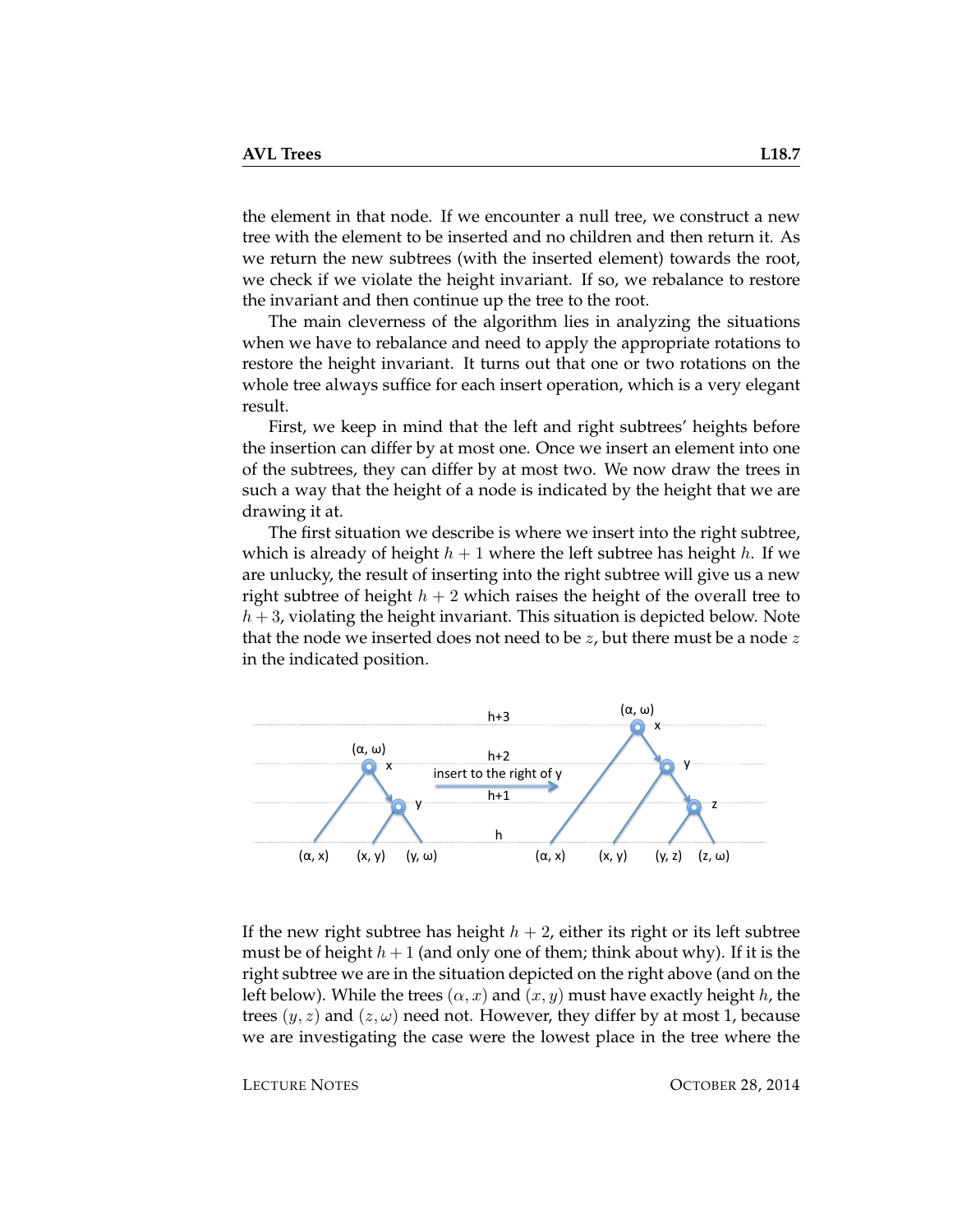invariant is violated is at  $x$ .



We fix this with a left rotation at  $x$ , the result of which is displayed to the right. Because the height of the overall tree is reduced to its original  $h + 2$ , no further rotation higher up in the tree will be necessary.

In the second case we consider we insert to the *left* of the right subtree, and the result has height  $h+1$ . This situation is depicted on the right below.



In the situation on the right, the subtrees labeled  $(\alpha, x)$  and  $(z, \omega)$  must have exactly height h, but only one of  $(x, y)$  and  $(y, z)$ . In this case, a single left rotation alone will not restore the invariant (see Exercise [1\)](#page-14-0). Instead, we apply a so-called *double rotation*: first a *right* rotation at z, then a *left* rotation at the root labeled  $x$ . When we do this we obtain the picture on the right,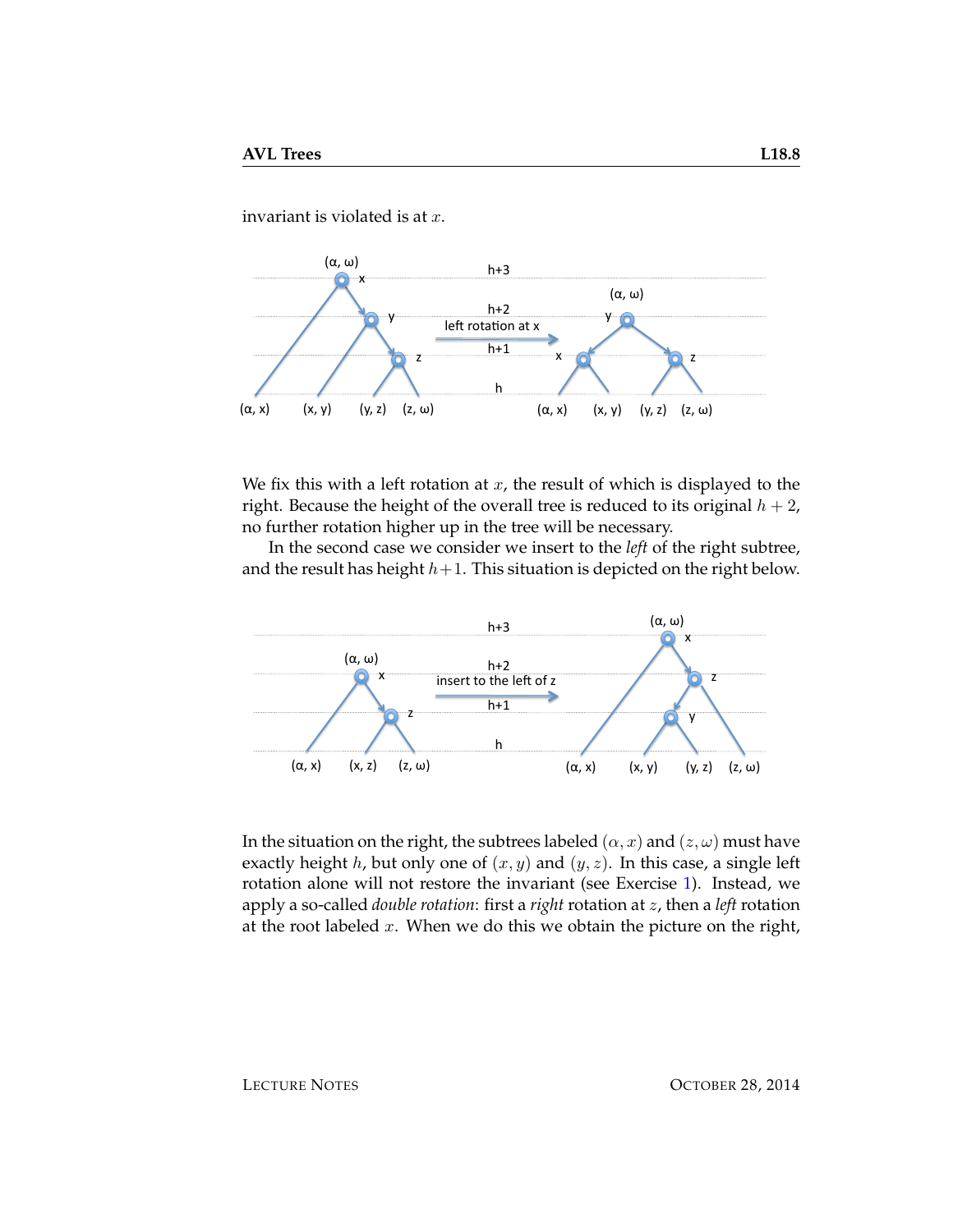restoring the height invariant.



There are two additional symmetric cases to consider, if we insert the new element on the left (see Exercise [4\)](#page-14-1).

We can see that in each of the possible cases where we have to restore the invariant, the resulting tree has the same height  $h + 2$  as before the insertion. Therefore, the height invariant *above* the place where we just restored it will be automatically satisfied, without any further rotations.

## **6 Checking Invariants**

The interface for the implementation is *exactly* the same as for binary search trees, as is the code for searching for a key. In various places in the algorithm we have to compute the height of the tree. This could be an operation of asymptotic complexity  $O(n)$ , unless we store it in each node and just look it up. So we have:

```
typedef struct tree_node tree;
struct tree_node {
  elem data;
  int height;
  struct tree_node* left;
  struct tree_node* right;
};
/* height(T) returns the precomputed height of T in O(1) */
int height(tree *T) {
  return T == NULL ? 0 : T->height;}
```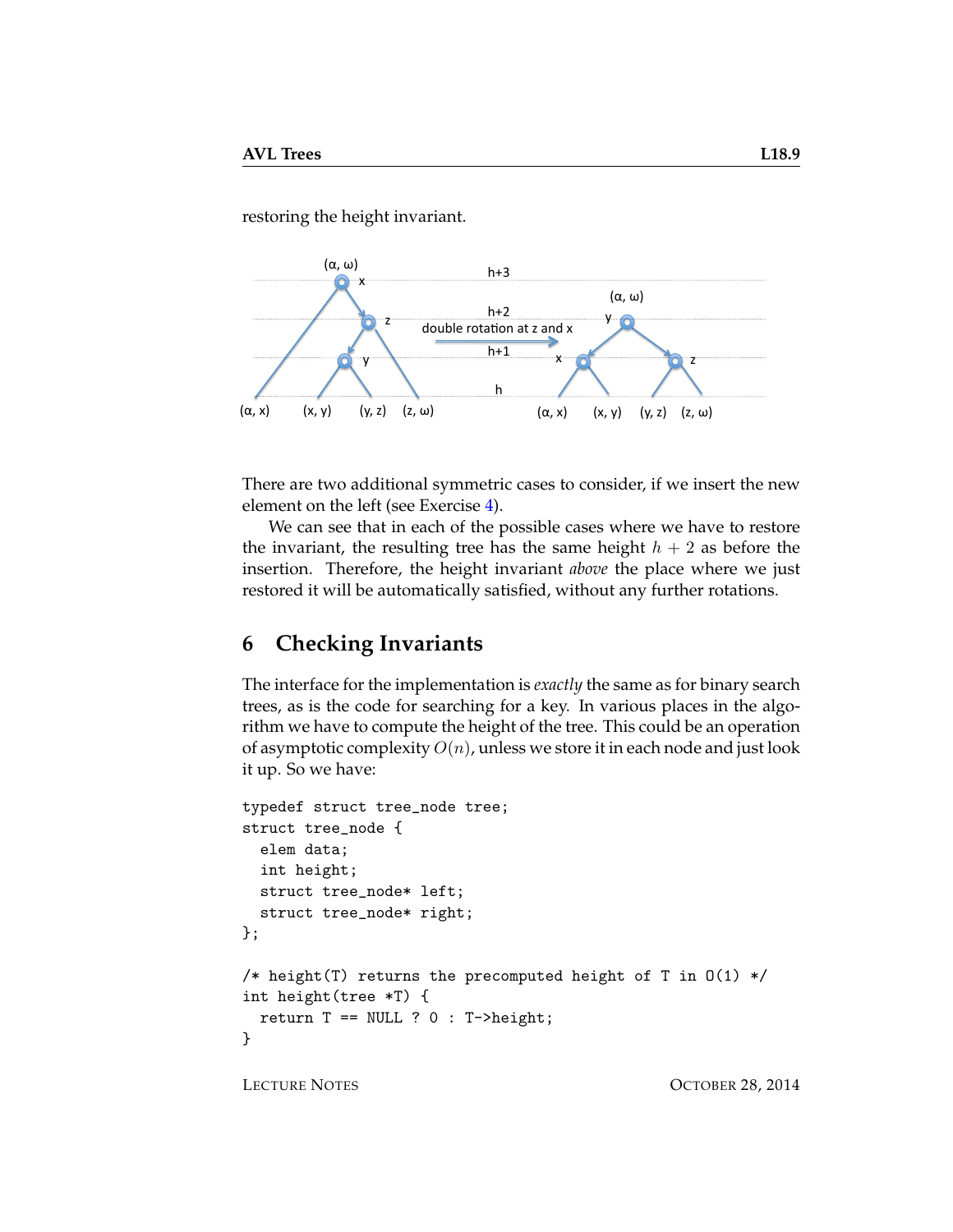Of course, if we store the height of the trees for fast access, we need to adapt it when rotating trees. After all, the whole purpose of tree rotations is to rebalance and change the height. For that, we implement a function fix\_height that computes the height of a tree from the height of its children. Its implementation directly follows the definition of the height of a tree. The implementation of rotate\_right and rotate\_left needs to be adapted to include calls to fix\_height. These calls need to compute the heights of the children first, before computing that of the root, because the height of the root depends on the height we had previously computed for the child. Hence, we need to update the height of the child before updating the height of the root. Look at the code for details.

When checking if a tree is balanced, we also check that all the heights that have been computed are correct.

```
bool is_specified_height(tree* T) {
  if (T == NULL) return true;
  int computed_height = max(height(left), height(right)) + 1;
  return computed_height == T->height
   && is_specified_height(T->left)
   && is_specified_height(T->right);
}
bool is_balanced(tree* T) {
  if (T == NULL) return true;
  return abs(height(T->left) - height(T->right)) <= 1
   && is_balanced(T->left) && is_balanced(T->right);
}
```
A tree is an AVL tree if it is both ordered (as defined and implementation in the BST lecture, and extended by our is\_specified\_height condition) and balanced.

```
bool is_tree(tree *T) {
 return is_ordered(T, NULL, NULL)
   && is_specified_height(T)
   && is_balanced(T);
}
```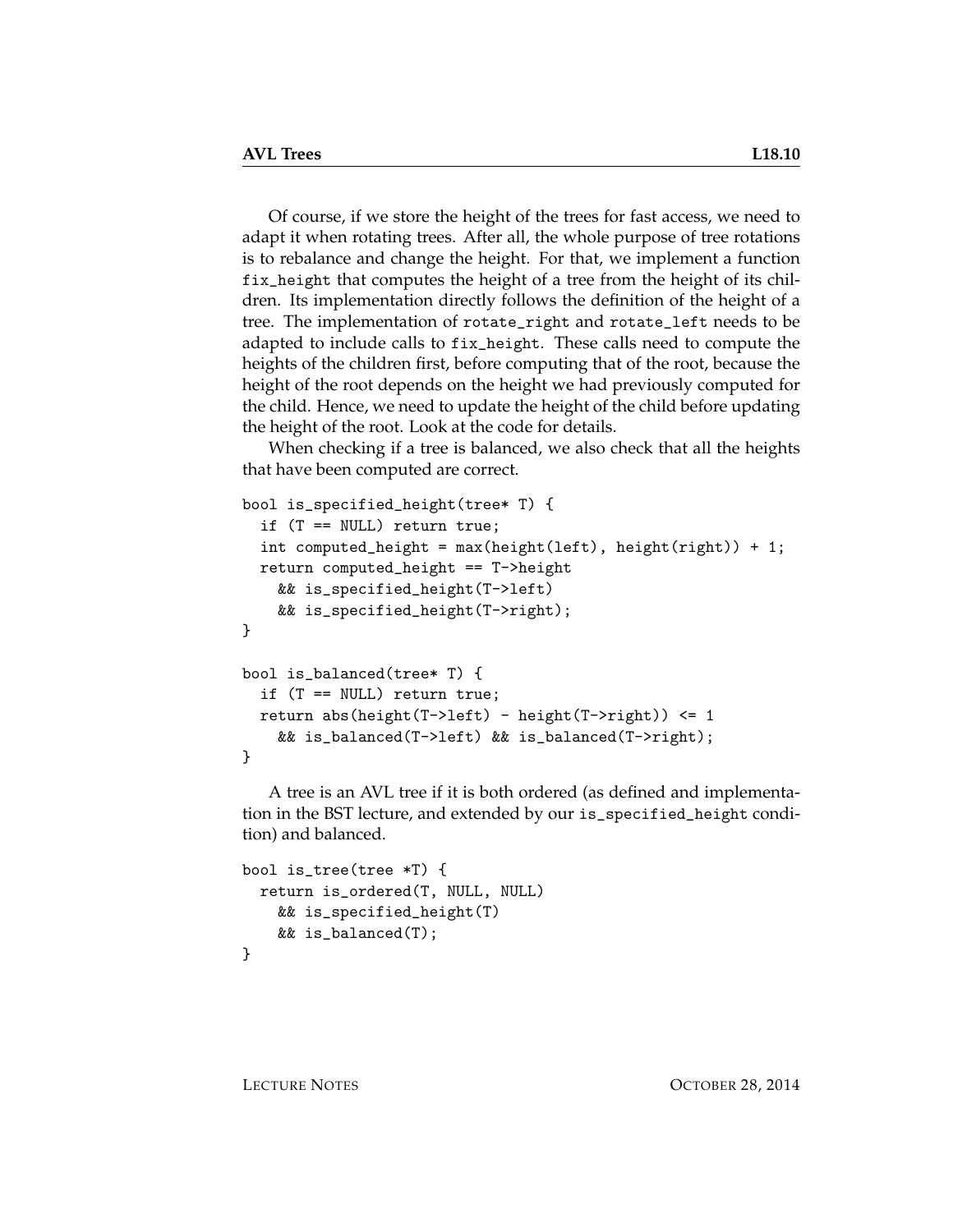We use this, for example, in a utility function that creates a new leaf from an element (which may not be null).

```
tree* leaf(elem e)
//@requires e != NULL;
//@ensures is_tree(\result);
{
  tree *T = alloc(tree);
  T-\lambda data = e;
  T->height = 1;
  return T;
}
```
## **7 Implementing Insertion**

The code for inserting an element into the tree is mostly identical with the code for plain binary search trees. The difference is that after we insert into the left or right subtree, we call a function rebalance\_left or rebalance\_right, respectively, to restore the invariant if necessary and calculate the new height.

```
tree* tree_insert(tree* T, elem x)
//@requires is_tree(T) && x != NULL;
//@ensures is_tree(\result);
{
  if (T == NULL) return leaf(e);
  int r = element_{compare}(x, T-\lambda)if (r == 0) { // x == T-\lambda dataT-\lambda dx = x;} else if (r < 0) { // x < T->data
    T-\lambdaleft = tree_insert(T-\lambdaleft, x);
    T = rebalance_left(T);
  } else if (r > 0) { // x > T->data
    T\rightarrowright = tree_insert(T->right, x);
    T = rebalance_right(T);
  }
  return T;
}
```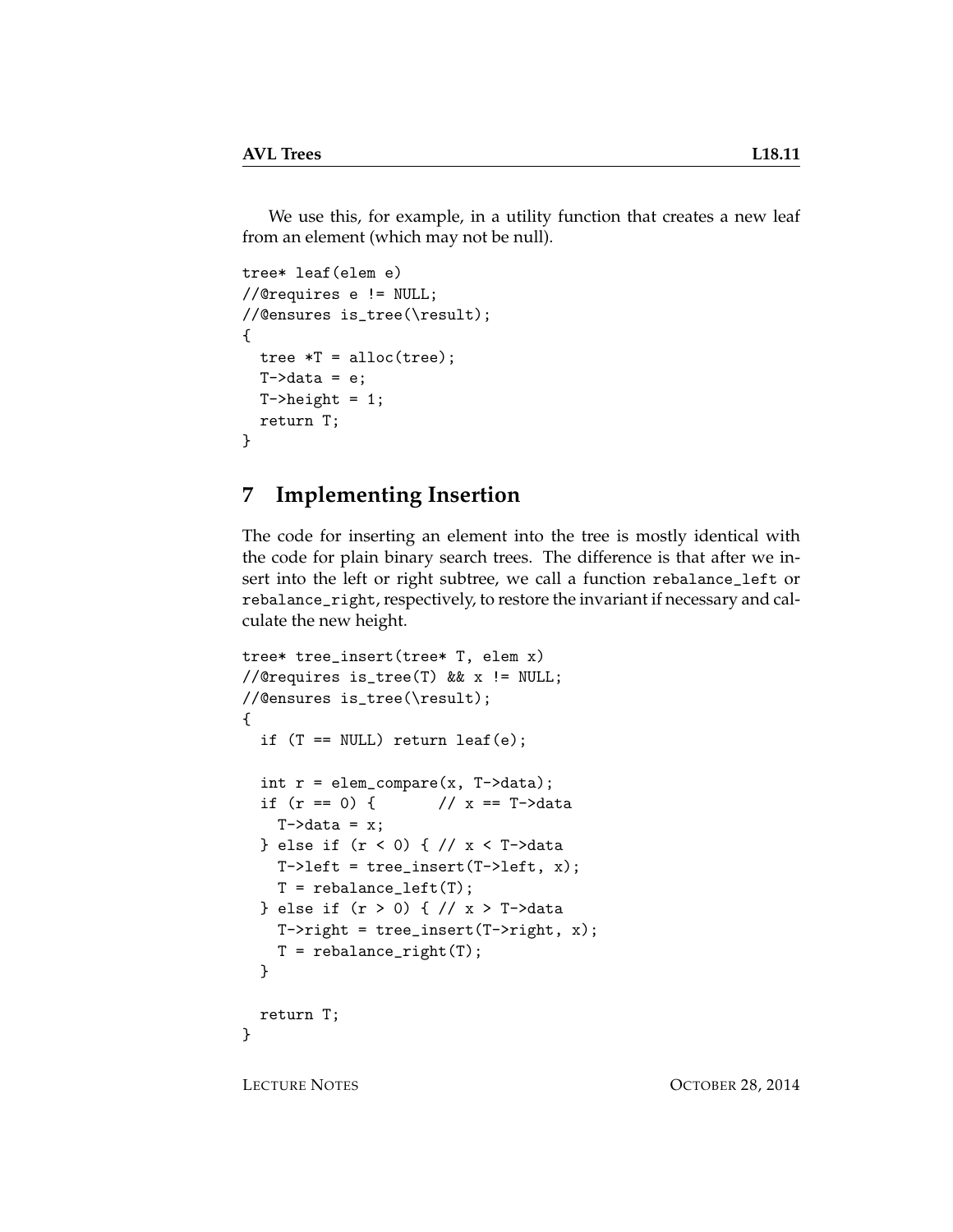The pre- and post-conditions of this functions are actually not strong enough to prove this function correct. We also need an assertion about how the tree might change due to insertion, which is somewhat tedious. If we perform dynamic checking with the contract above, however, we establish that the result is indeed an AVL tree. As we have observed several times already: we can test for the desired property, but we may need to strengthen the pre- and post-conditions in order to rigorously prove it.

We show only the function rebalance\_right; rebalance\_left is symmetric.

```
tree* rebalance_right(tree* T)
//@requires T != NULL && T->right != NULL;
//@requires is_tree(T->left) && is_tree(T->right);
//@ensures is_tree(\result);
{
  if (height(T->right) - height(T->left) == 2) {
    if (height(T->right->right) > height(T->right->left)) {
      T = \text{rotate} \text{left}(T);
    } else {
      //@assert height(T->right->left) > height(T->right->right);
      T->right = rotate_right(T->right);
      T = \text{rotate} [eft(T);
    }
  } else {
    fix_height(T);
  }
 return T;
}
```
Note that the preconditions are weaker than we would like. In particular, they do not imply some of the assertions we have added in order to show the correspondence to the pictures. This is left as the (difficult) Exercise [5.](#page-14-2) Such assertions are nevertheless useful because they document expectations based on informal reasoning we do behind the scenes. Then, if they fail, they may be evidence for some error in our understanding, or in the code itself, which might otherwise go undetected.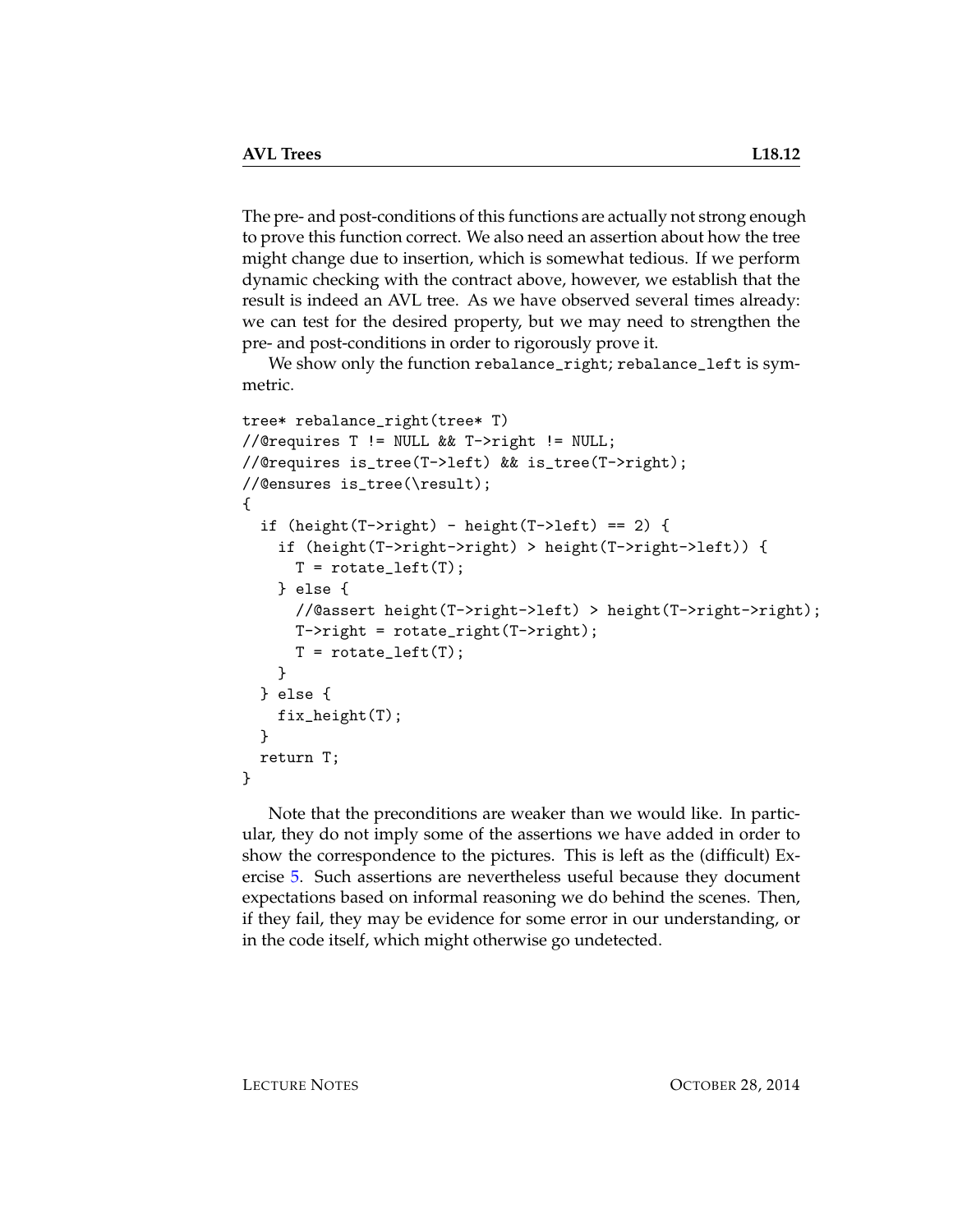#### **8 Experimental Evaluation**

We would like to assess the asymptotic complexity and then experimentally validate it. It is easy to see that both insert and search operations take type  $O(h)$ , where h is the height of the tree. But how is the height of the tree related to the number of elements stored, if we use the balance invariant of AVL trees? It turns out that h is  $O(log(n))$ . It is not difficult to prove this, but it is beyond the scope of this course.

To experimentally validate this prediction, we have to run the code with inputs of increasing size. A convenient way of doing this is to double the size of the input and compare running times. If we insert  $n$  elements into the tree and look them up, the running time should be bounded by  $c * n *$  $log(n)$  for some constant c. Assume we run it at some size n and observe  $r = c * n * log(n)$ . If we double the input size we have  $c * (2 * n) * log(2 * n) =$  $2 \times c \times n \times (1 + \log(n)) = 2 \times r + 2 \times c \times n$ , we mainly expect the running time to double with an additional summand that roughly doubles with as  $n$ doubles. In order to smooth out minor variations and get bigger numbers, we run each experiment 100 times. Here is the table with the results:

| $\boldsymbol{n}$ | AVL trees | increase     | <b>BSTs</b> |
|------------------|-----------|--------------|-------------|
| 2 <sup>9</sup>   | 0.129     |              | 1.018       |
| $2^{10}$         | 0.281     | $2r + 0.023$ | 2.258       |
| $2^{11}$         | 0.620     | $2r + 0.058$ | 3.094       |
| $2^{12}$         | 1.373     | $2r + 0.133$ | 7.745       |
| $2^{13}$         | 2.980     | $2r + 0.234$ | 20.443      |
| $2^{14}$         | 6.445     | $2r + 0.485$ | 27.689      |
| $2^{15}$         | 13.785    | $2r + 0.895$ | 48.242      |

We see in the third column, where  $2r$  stands for the doubling of the previous value, we are quite close to the predicted running time, with a approximately linearly increasing additional summand.

In the fourth column we have run the experiment with plain binary search trees which do not rebalance automatically. First of all, we see that they are much less efficient, and second we see that their behavior with increasing size is difficult to predict, sometimes jumping considerably and sometimes not much at all. In order to understand this behavior, we need to know more about the order and distribution of keys that were used in this experiment. They were strings, compared lexicographically. The keys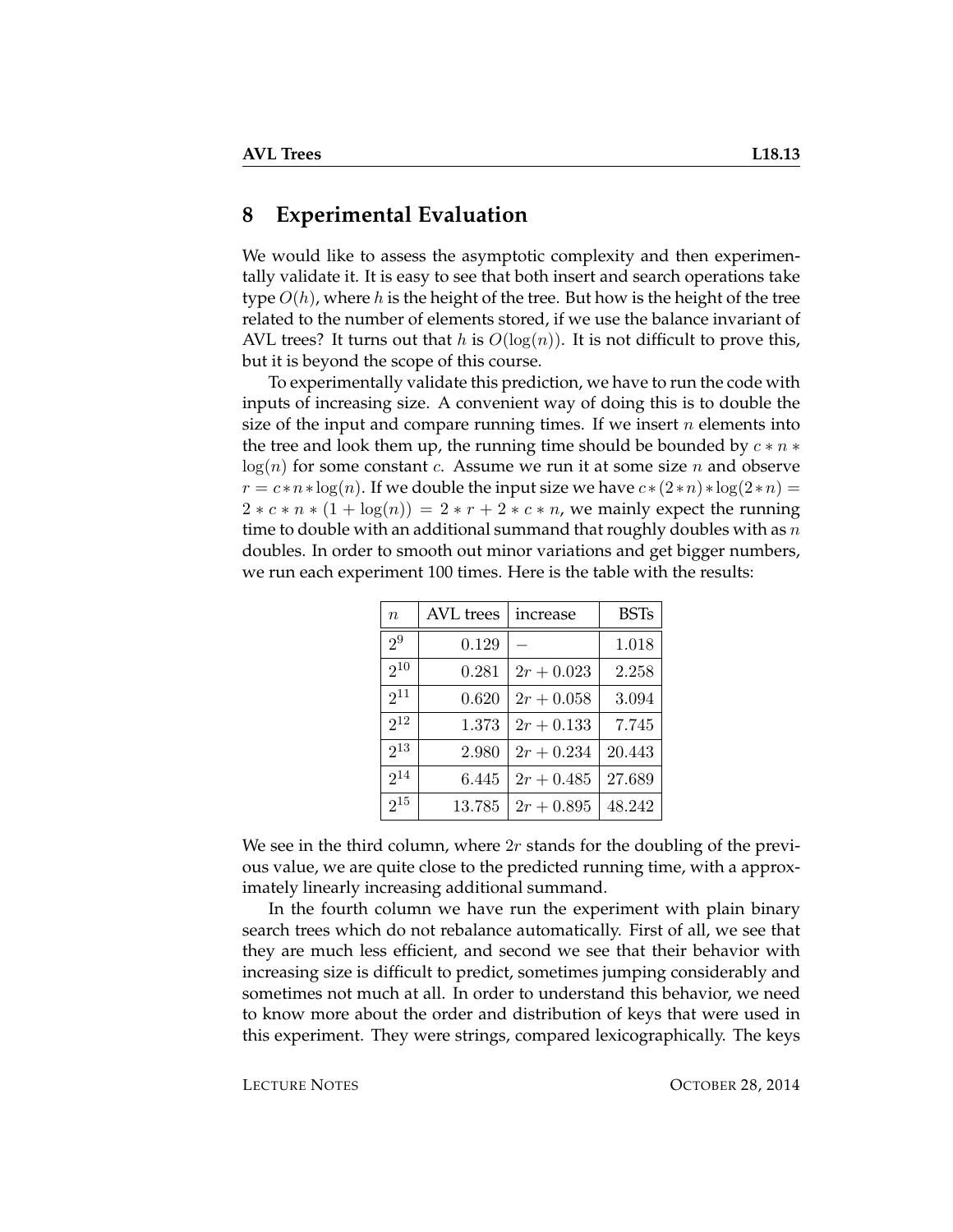were generated by counting integers upward and then converting them to strings. The distribution of these keys is haphazard, but not random. For example, if we start counting at 0

```
"0" < "1" < "2" < "3" < "4" < "5" < "6" < "7" < "8" < "9"
       < "10" < "12" < ...
```
the first ten strings are in ascending order but then numbers are inserted between "1" and "2". This kind of haphazard distribution is typical of many realistic applications, and we see that binary search trees without rebalancing perform quite poorly and unpredictably compared with AVL trees.

The complete code for this lecture can be found in directory [18-avl/](http://www.cs.cmu.edu/~rjsimmon/15122-f14/18-avl/) on the course website.